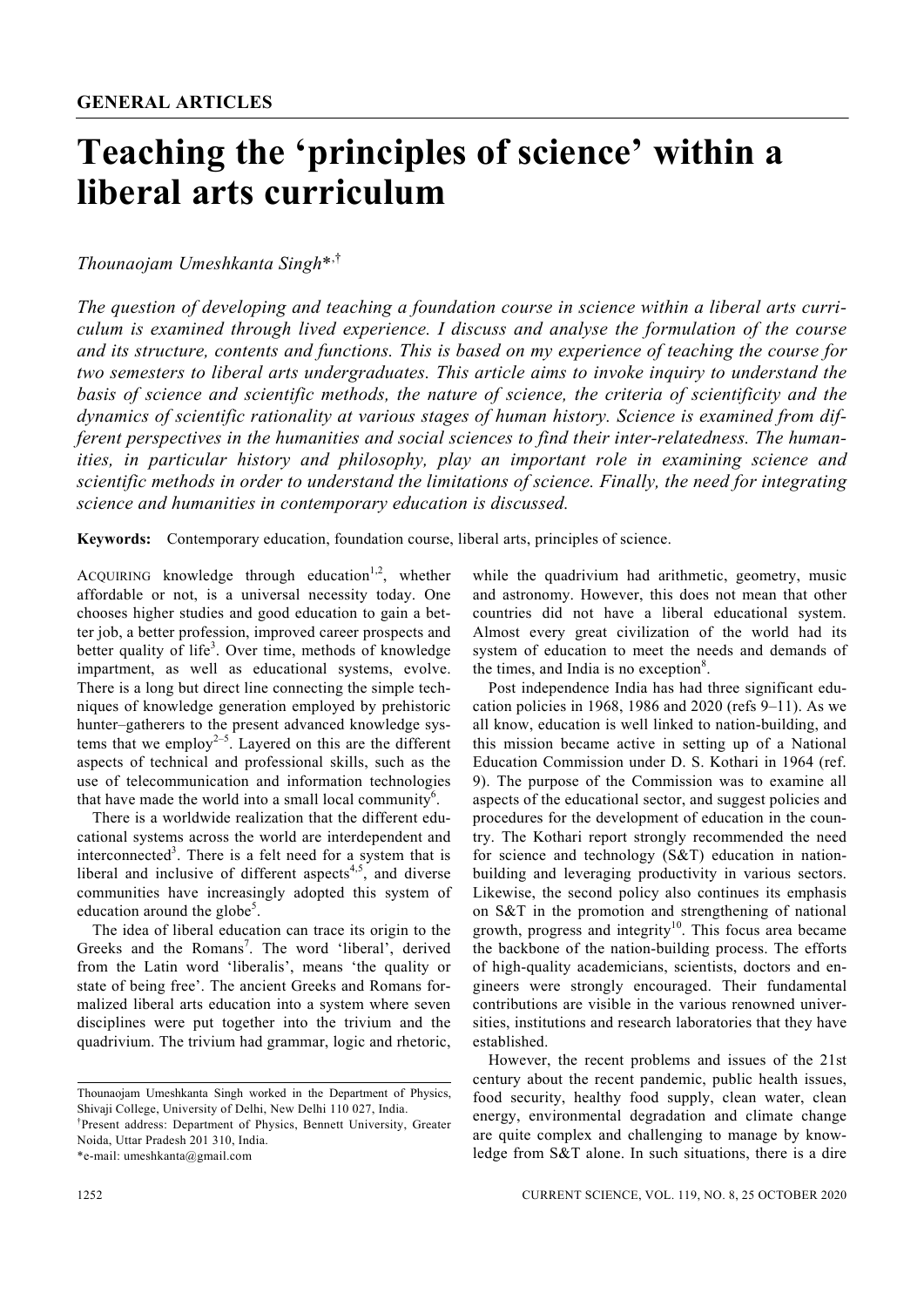need of experts from both the sciences and social sciences for finding feasible solutions. The conventional discipline-based education system as departments in universities, institutions, and colleges is not generally conducive to develop feasible solutions of the contemporary issues. For this, collective consciousness and cooperation among different disciplines is a practical way out for a successful solution. It will also provide synergistic support from different disciplinary experts with a desirable resultant effect.

 In July 2020, the Government of India announced and released the final version of the National Education Policy (NEP) 2020 (ref. 11). This new education policy aims to bring transformational reforms in schools and the higher education system in the country. There will be no rigid boundaries between arts and sciences, curricular and extra-curricular activities, vocational and academic streams at both school and higher education sectors to promote a holistic education. In chapter 11 of NEP 2020 titled 'Towards a more holistic and multidisciplinary education', there is a strong emphasis to revive, promote and deliver the liberal arts, multidisciplinary education and vocational skills in education systems, where humanities and arts are given equal weightage to science, technology, engineering and mathematics  $(STEM)^{11}$ . It also aims to make liberal education as a foundation course for undergraduate programmes. From the academic session of 2020, liberal education needs to be imparted in higher education and research programmes in India.

 Imparting liberal education is one of the aspirations of 21st-century education across the world, and this can only be achieved by co-evolving the sciences with the humanities and the arts. At present, liberal education is implemented extensively in USA, especially in Ivy League universities<sup>4,5</sup>.

 The Association of American Colleges and Universities defines liberal education as follows:

'Liberal education is an approach to learning that empowers individuals and prepares them to deal with complexity, diversity, and change. It provides students with a broad knowledge of the wider world (e.g. science, culture and society) as well as in-depth study in a specific area of interest. A liberal education helps students develop a sense of social responsibility, as well as strong and transferable intellectual and practical skills such as communication, analytical and problem-solving skills, and a demonstrated ability to apply knowledge and skills in a real-world setting.'

It is now widely held that one of the primary purposes of liberal education is the production of vibrant, creative, innovative, rational, and productive global citizens<sup>4,5</sup>. Increasingly, new curricula foster interdisciplinarity, cutting across boundaries of natural sciences, social sciences, and humanities. Thus, the idea of liberal education has been gaining momentum in India as well<sup>12</sup>, despite the presence of more conventional degrees at the undergraduate level. In the last few decades, considerable efforts have been made by engineering and management institutions of India to incorporate humanities and social sciences courses in their curriculum. The case of recognizing the environmental science foundation course as a compulsory core course for all the undergraduate students in India follows the new guidelines of the University Grant Commission  $(UGC)^{13}$ . The inclusion of the environmental science foundation course is an example of interdisciplinary education under the motive of liberal education.

 Interdisciplinarity is the integration of disciplines that inspire a work, a discovery, or the production of new knowledge<sup>14</sup>. In a way, interdisciplinarity itself is the diversity in aspirations or motivations to do or imagine something unique. Because of the integration of various disciplines, the impact of interdisciplinary studies (or work) can diffuse across disciplines to interact with each other, producing synergistic output. For instance, in the discovery of the ozone holes, knowledge contribution came from various fields such as Earth science, social sciences, and chemistry<sup>15</sup>. In the case of multidisciplinarity, a group of people with different disciplinary backgrounds work together to solve a problem using their specialized skills. Under multidisciplinary, separate disciplines come together, but they maintain the distinctive characteristics of the respective individual subjects. However, in the case of interdisciplinary work, scientists from different disciplines are well informed of the significant developments in other fields, and this becomes an advantage when one's knowledge in a field hits the blind spot. Moreover, the extent of interaction across disciplines under interdisciplinarity is more significant because there is a synthesis of different approaches to something unique. A broad education at the undergraduate level allows expanding one's horizon to understand science, society and culture in a better and effective way<sup>3-5</sup>. Therefore, in the light of NEP 2020 (ref. 11), there is a need to revise undergraduate and postgraduate courses to provide comprehensive interdisciplinary and multidisciplinary education.

 Interdisciplinary and multidisciplinary education stresses and acknowledges the importance of different disciplines and their associated values in the process of knowledge production. The value of these approaches can also be seen in analogy with different communities present in a society, where different ideologies and cultures play different as well as complementary roles in bringing solidarity among the members of the society in which they live; yet they maintain a distinctiveness of their own. The criteria of interdisciplinarity is also noticeable in the social network relationship where every member shares a mutual relationship agreeing with the whole is often more significant than the sum of its parts.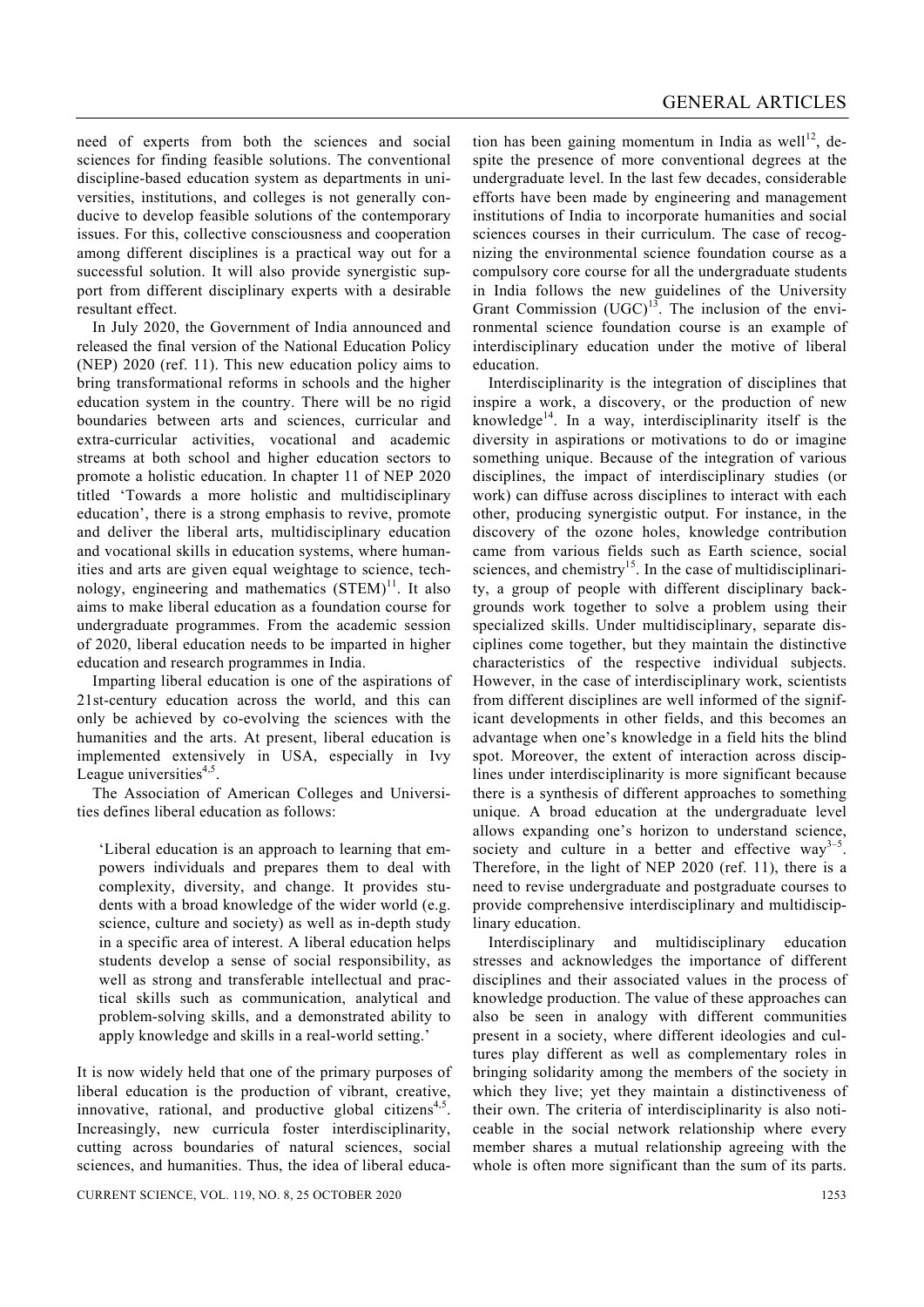## GENERAL ARTICLES

The 21st century has seen rapid changes not only in S&T, but also in society, culture, politics, environment, and public health. This continuous change has modified how we think about ourselves and fellow members of society, including other species on this planet. Amidst the uncertainty of these times, how do we face the present and future challenges? To go with the ever-changing flow of modernity and to adapt successfully, we need to learn continuously, need creativity, lateral thinking, social responsibility, cultural sensitivity, and above all, practical communication skills. These form the basis of what a liberal education delivers $3,4$ .

## **The foundation course**

I developed and taught a foundation course in science titled 'principles of science (PoS)' to liberal arts undergraduate students of Ashoka University, Sonipat during the academic session 2016–17. Foundation courses are essential components of liberal academic education. Through these courses, students are exposed to a wide range of subjects at the basic level, to help them prepare for more advanced study. Every undergraduate at Ashoka University is expected to take seven foundation courses. At that time, these were: Great books, Indian civilization, Literature and the world, Mind and behaviour, Social and political formations, Quantitative reasoning and mathematical thinking, and PoS.

 The task to simultaneously develop and teach a science foundation course was extremely challenging. First, the composition of the class was diverse and heterogeneous. The course could be taken by students in any year, depending upon the subject combination and interest. This was taxing since the course transaction was made at the convenience of three different levels of students at a given point in time. Secondly, almost 70% of the students were social science and humanities majors. Thirdly, it was clear that considerable work had to be done to overcome a false dichotomy developed in the minds of most students, that the sciences and the humanities are nonoverlapping fields of knowledge.

 I have studied physics as a major during my undergraduate and post-graduate education at the University of Delhi and did a PhD in physics at Jawaharlal Nehru University, New Delhi. When I began my professional career as a researcher and teacher, I knew little about liberal arts education. For the last four years or so, I have continuously interacted and discussed with several people regarding the pedagogy of science teaching for liberal arts education and scientific epistemology to understand its purpose and related issues. My teaching experience has been at the Central University of Rajasthan, Ashoka University and the University of Delhi. During this academic journey, I have been able to experience the environment of different types of institutions, and have interacted with

students and teachers from a variety of backgrounds and intellectual levels. This experience has allowed me to reflect on the purpose of science education for undergraduates in contemporary times, and in particular, the importance and value of the course PoS.

 A foundation course in science, to be meaningful to students pursuing a liberal arts education has to address the 'Science versus non-science' issue – a contentious and polarizing distinction<sup>16</sup>. In the next section, the approach that I adopted is discussed.

## **Principles of science**

Science is one of the foundational pillars of modern civilization, education, and democracy, as pointed out by Galileo<sup>17</sup>. He said,

'In questions of science, the authority of a thousand is not worth the humble reasoning of a single individual.'

This statement illustrates that no idea, theory, or an established system is sacred and beyond challenge. Through careful observations of celestial motions using telescopes, Galileo reasoned and demonstrated the truth of the heliocentric model of Copernicus over the Ptolemaic system of a geocentric universe<sup>17</sup>, that the Earth revolves around the Sun. He not only brought a change in an established system, which was accepted as truth for about 1500 years, but it plays an essential role in taking the 'principles of science' as a way of understanding our natural and social worlds.

 The usefulness and power of science lie in the systematic methods that can be adopted and practiced by anyone. It is often asserted that science is entirely objective because of the use of mathematics, but such a claim is more authoritative than scientific. In this context, it becomes essential to note that science relies on the inductive process, where general statements are made based on a few observations. This sometimes makes scientific methods fuzzy since inductive studies can never be always correct throughout time and space. In the early 20th century, physical science embraced relativity and uncertainty in the formulation of theories. Just like the field of literature, humanities and arts, scientific knowledge came from our efforts, experiences and imaginations. There is an inverse relationship between the objectivity of scientific knowledge and the necessity of experiences. The more we focus our view on the objectivity of science, the less we see the need for our experience, and vice versa. Nonetheless, our experiences and imaginations are just as fundamental as a physical reality in formulating scientific knowledge.

 Until the Renaissance, humanities and science were unified under the discipline of natural philosophy in the Western world. However, due to various socio-economic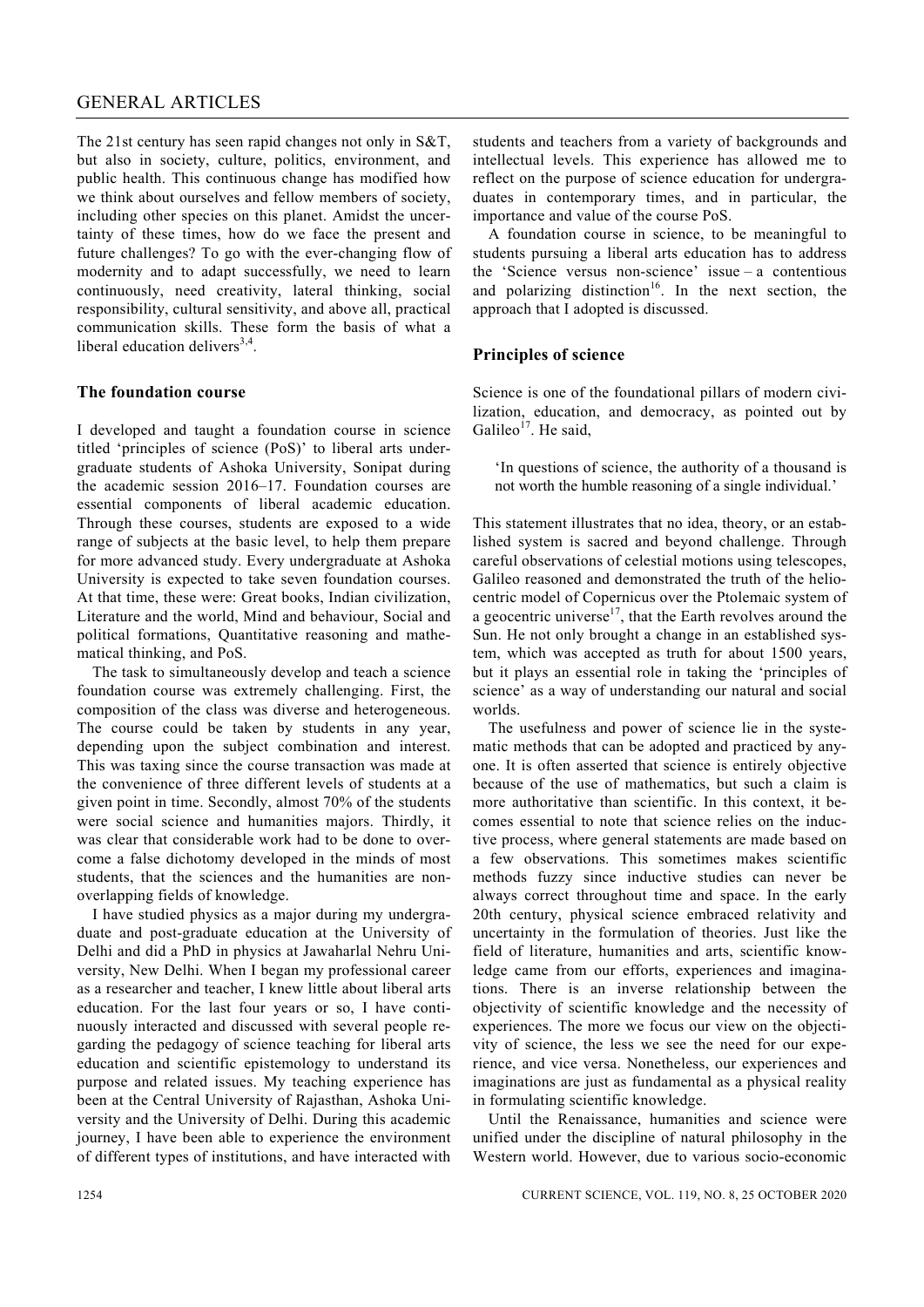factors and politics, a gradual divide occurred in the educational system. In 1953, Snow<sup>16</sup> identified this issue as 'the two cultures' in which the world of physical scientists and literary intellectuals became standalone fields of knowledge. Since then, subjects like sociology, anthropology, political science, economics and psychology formed a 'third culture' called 'social sciences' to understand our societies and human nature<sup>18</sup>. In the developing and underdeveloped countries, subjects like arts, humanities and social sciences are undervalued since it is believed that these disciplines do not contribute to the economic growth of a country.

 The mental divide between the sciences, humanities and social sciences are strongly present in the minds of contemporary young students who have had conventional systems of disciplinary education. Therefore, it is essential to address the issue of this mental gap and introduce a buffer like science education as a liberal arts component. It has become crucial to illustrate that science has its philosophical and historical accounts of trials, failure, hope, discovery and excitement. Many of our findings and new ideas in science are the result of the contestation of different ideas and thoughts. Topics like climate change or the application of S&T in our societies are always complex, controversial and contested with different ideas.

 The move to interdisciplinarity and multidisciplinary has to be initiated as a choice to create common ground across various disciplines. So, it is always better and necessary to build a conceptual understanding of the basis of science that most students are familiar with already. Around this understanding, topics about the scientific methods, philosophical foundations and the history of science will help in shaping the desired objectives. The PoS course aims to train the students from various disciplines to observe, analyse, experiment, think and argue critically on various phenomena, including the affairs of everyday life.

 To introduce some of the interconnectedness of ideas that might not come across at the secondary level of education, the PoS course includes the following modules:

Methodology of science; history and philosophy of science; principles of relativity and the quantum revolution foundations of biological enquiry; climate: physical, social and cultural aspects; and Science, technology and society.

The process of science has been crucial in establishing standard methods to study the natural world and to derive knowledge that can be regarded as reliable and genuine<sup>19</sup>. I therefore chose to start the course with the question, 'What is science and how does it work?' This is mainly to examine the open nature of the scientific quest from different perspectives. It also made it possible to consider significant historical and philosophical developments of ideas about our universe, matter, atoms, nature of light, the origin and diversity of life forms, biodiversity, changes in climate and the role of science in society.

 The course structure and contents were thematically arranged, as given in the above template. Teachers who are interested in teaching this course or similar types courses can improvize the above template. In this process, the same structure can be retained, or subsequent changes can be made by bringing new sets of examples and explanations appropriate to the need of the hour. It is also possible that a departure from core focus areas of this course mentioned in the form of the thematic areas might come up with time. However, the rigour should be in the similar logic of interdisciplinary and multidisciplinary education. This course framework may help everyone as the beginners of a new curriculum on liberal education.

## *Methodology of science*

The components of observation, extraction of regularities, formulation of theories, experimentation, prediction and finally, observation of those predictions, roughly speaking, constitute the scientific method. Acquiring this practice can, in general, help develop critical thinking. One of the most influential personages in the history of science, Isaac Newton, wrote $20$ :

'Scientific method refers to the body of techniques for investigating phenomena, acquiring new knowledge, or correcting and integrating previous knowledge. It is based on gathering observable, empirical, and measurable evidence subject to specific principles of reasoning'.

Knowledge about our natural and social world is gathered systematically through scientific methods. The separation into different 'subjects' is a consequence of the kinds of questions that are posed. Physics, the study of nature, may well have begun with the evolution of humankind through observations of the physical world and its components. By this time, we have learned a great deal about the fundamental features of the universe and how it came into being due to the Big Bang that was believed to occur about 13 billion years ago. Thereafter, the creation of matter, the fundamental particles, atoms and molecules, eventually gave rise to chemistry. Our solar system and the earth formed 4.5 billion years ago, and at some time, about a billion years later, the first living organism was formed; biological sciences address these issues. Evolution, in particular, our own evolution and the interrelatedness of all living organisms on the earth is an important aspect of this field of inquiry. As humans began to form societies, cultures and languages also evolved, and fields like sociology give knowledge and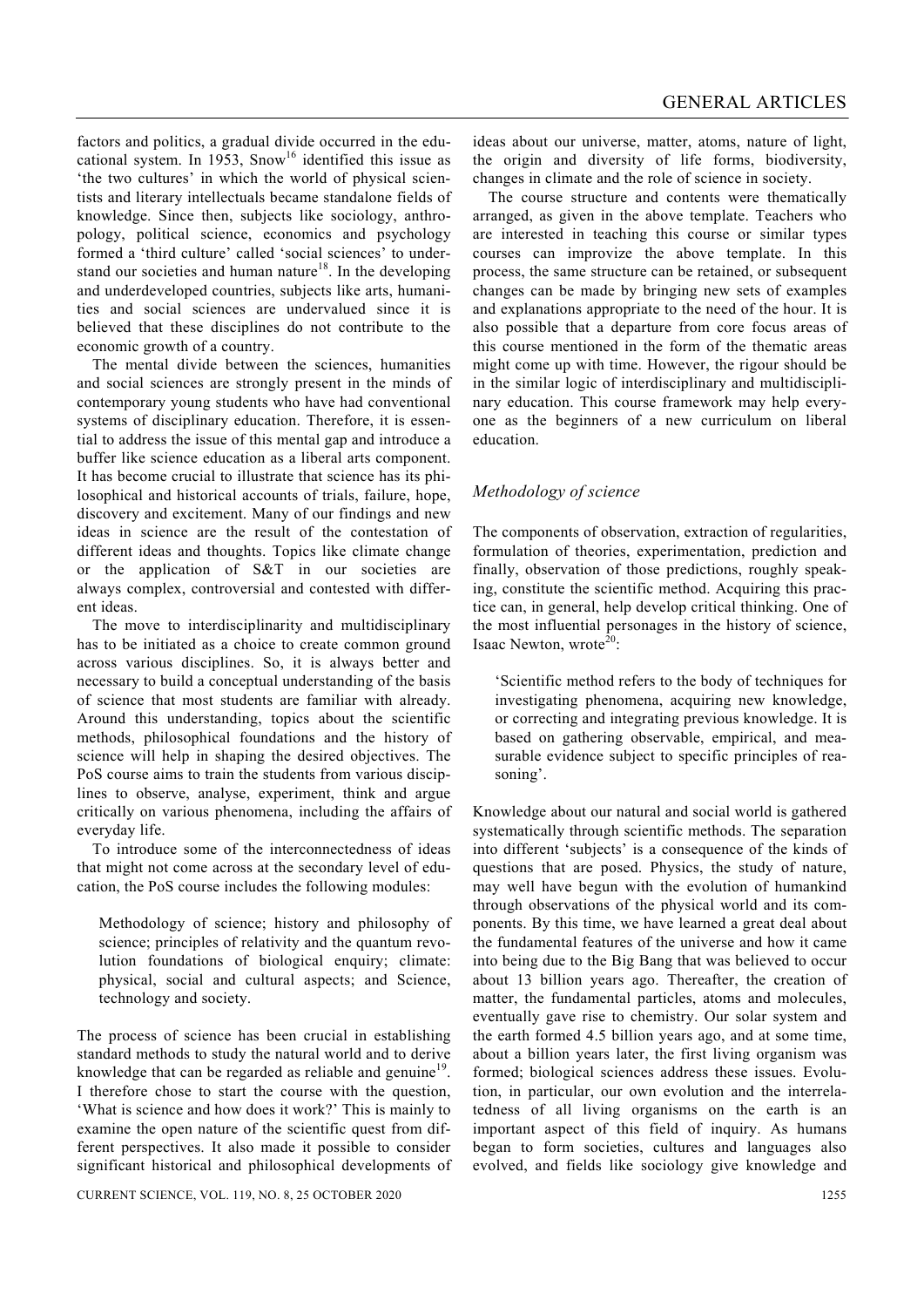insight into various aspects of human society, social relationships and behaviour. At the same time, anthropology aims to uncover the past, present and future humans and human culture.

 The attempts to classify and systematize are central to the scientific enterprise, as philosophers like Alex Rosenberg ('Science, like other human activities, is one response to our need to understand the world' $)^{21}$ , Bohr ('The task to science is both to extend the range of our experience and to reduce it to order' $)^{22}$  and Hampel ('Science is ultimately intended to systematize the data of our experience')<sup>23</sup> have pointed out. Scientists, as well as philosophers, seek to gather systematic knowledge about nature and its components. Such activities lead to the formulation of laws of nature, statements that express the regularities of the natural and social world as precisely as possible. By using natural laws, science provides us explanations of natural phenomenon that we see in our everyday life and predictions of things that are unknown to us. Each generation tries to construct a framework of knowledge about events that might have happened in the past, monitors the current situation, and aims to forecast the future. In the first few lectures of the course, this framework is presented and discussed.

## *History and philosophy of science*

In many traditional academic institutions, subjects like history, philosophy, and science are pursued separately as non-overlapping disciplines<sup>16</sup>. In universities such as Utrecht, The Netherlands, though, the practice of pursuing 'history and philosophy of science' (HPS) as an interdisciplinary subject has been institutionalized for a long time now. From the assessment of such activities and its subsequent outcome, scholars like Dijksterhuis<sup>24</sup>, Kuhn<sup>25</sup>, and many others have agreed upon the idea that academic training through HPS can bridge the gap that exists between the humanities and science. Even though the practice of experiments and mathematical treatment constitutes the basis of the modern scientific method, advances and developments of science, when viewed through a historical lens, are primarily continuous human affairs that arise from human reactions and experiences as a result of culture, traditions, norms and ideas across time and space.

 From this perspective, science is considered as an enterprise of secular reason and knowledge about the natural and social world with a tradition of historical context and philosophical accounts<sup>25–27</sup>. HPS is the epistemological laboratory of science<sup>24</sup>. Through this, we can understand the past and present science and the associated underlying system of thoughts and self-correcting practices that were used in deriving scientific knowledge. At the same time, questions from the philosophy of science help us understand the foundations of scientific knowledge, standards of validity, testability and pragmatic position of science and its limitations.

 The occurrence of a false dichotomy between the sciences and humanities in academics is due to various factors like the accelerated pace of science, standardization of methods and techniques, and developments of experiments that confirm predictions. When confronted with differences, humans tend to create mental barriers, perceiving contradiction wherein there might be complementarity. The 'principle of complementarity', developed by Niels Bohr, is central to understanding how physical and social realities work. It provides a tool to tackle dichotomous and contradictory situations. In a simplified form, this principle asserts that different ways of looking at reality can both be right, but not at the same time. An example from the natural world is that light is neither inherently a particle nor a wave. It can be either one of them, depending on how we measure it. The concept of particle and wave offers complementary perspectives on the reality of light. In a similar vein, it is crucial to view that science and humanities complement each other. No doubt, there are differences between natural sciences and humanities in terms of primary interests, methods, sources of evidence, criteria of beauty, etc.

 The success of the theory of relativity (Einstein), and the work on logic and mathematics (Russel and Hilbert) at the beginning of the 19th century, inspired a group of physicists and philosophers (the Vienna circle) to work together towards building of the foundation of science. They viewed science as cumulative knowledge based on logic and mathematics, and the surest path to truth, discounting human factors and interpretations. Because of this view, the rift between science and humanities reached a peak in the 1930s. Popper, who was a member of the Vienna circle, had challenged the idea that scientific knowledge inferred beyond facts (inductivism) can be falsified<sup>28</sup>. He argued that one cannot prove a scientific hypothesis like mathematics conjecture, but can falsify them. Popper introduced the idea of testability of hypothesis or theories, and it remains a crucial component in science and its methods. A theory must be falsifiable to be scientific, and the process of falsification provides a criterion to differentiate between scientific and unscientific theories.

 Snow's 1959 Rede lecture, 'The two cultures' addressed the intellectual fragmentation resulting from the dichotomy between the world of literary intellectuals and the world of physical scientists<sup>16</sup>. It was widely thought that lack of scientific knowledge was not an important issue to the achievement of success in the areas of governance, politics, business, media, or arts. There was (and is) a severe problem when educated people who are in a leadership role are unaware of the developments brought by S&T; this has resulted in impoverished public policies in the past. At the same time, it has also become important for scientists to realize that science cannot be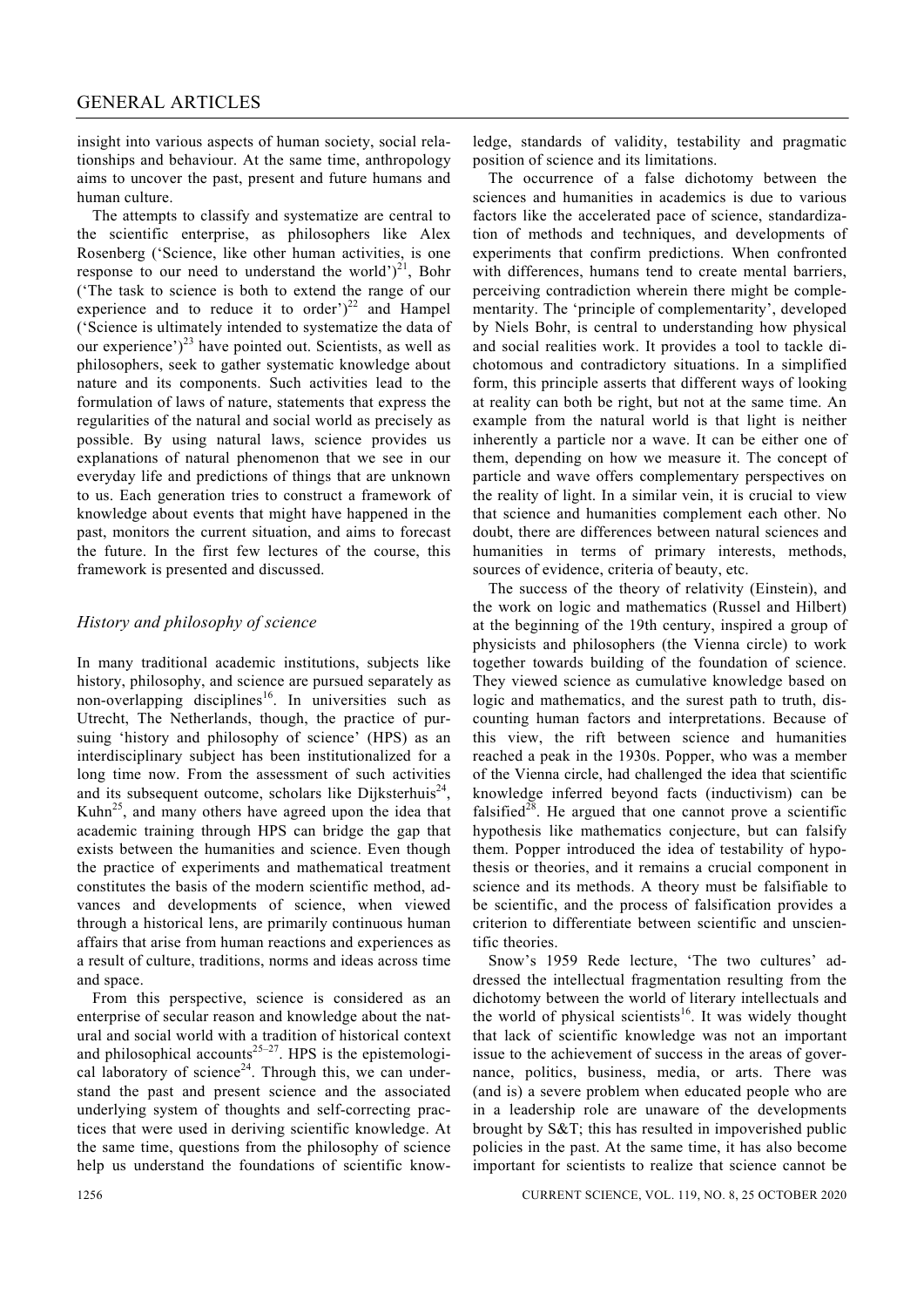independent of social, cultural and political developments.

 The year 1962 witnessed a change in the intellectual realm with the publication of Kuhn's *The Structure of Scientific Revolutions*<sup>25</sup>. It gave a new dimension of understanding the nature of science. By drawing inspiration from studies of psychology about the stages of cognitive development in children, Kuhn proposed features about the developmental stages of the sciences. His insight, that scientific practices are tightly interwoven with a pattern of historical tradition, and that one can unfold the pattern of changes in scientific activities by studying its history remains important to this day.

In the introduction of *Structure*<sup>25</sup>, Kuhn wrote about the importance of the history of science:

'History, if viewed as a repository for more than anecdote or chronology, could produce a decisive transformation in the image of science by which we are now possessed.'

He saw that a field of study matures by forming a paradigm, a set of guiding concepts, theories and methods accepted by the community. Within that paradigm researchers pursue what can be termed 'normal science', expanding the paradigm gradually by articulating, modifying, developing, and extending its range of applications. Over time, findings that differ from expectations or predictions, namely anomalies, accumulate and the field enters a state of crisis where old established theories collapse. At this point, confidence in the existing paradigm breaks down and there is a need for radical change(s). A new paradigm needs to be set up to address, accommodate and explain the set of accumulated anomalies. A scientific revolution occurs when there is a discontinuous shift from an old paradigm to a new one, and the whole process repeating with a new phase of normal science. This idea of a repetitive pattern of scientific activity displaced the conventional ideas about cumulative scientific progress. And, Kuhn's *Structure* remains one of the most influential titles in the humanities and social sciences.

#### *Paradigm shifts in biological sciences*

While the field of biology is vast, one of the most important concepts that needs to be conveyed within the PoS course is that of evolution. As Theodosius Dobzhansky famously<sup>29</sup> said: 'Nothing in biology makes sense except in the light of evolution'.

 Darwinism and Mendelism are two important paradigm shifts in biology that brought new thoughts and ideas to solve the 'mystery of mysteries', namely how living species originate and transmit information of life from one generation to another. Evolution by natural selection, the

CURRENT SCIENCE, VOL. 119, NO. 8, 25 OCTOBER 2020 1257

process through which all diversity of life arose was discovered independently by Darwin and Wallace. This fundamental principle of biology was identified through careful observation by studying plants and animals species methodically and in different environments. The theory of evolution constitutes one of the most important revolutions in the history of science and has had an immeasurable impact and not just in biology. However, there was one missing point, and it could not explain how characteristics were passed on from one generation to the next. This missing link was discovered by Mendel, who propounded the 'principles of inheritance', making it a vital paradigm shift in biological science. Based on his experiments on peas, Mendel proposed the idea of genes (which he called factors) to account for the transfer of characteristics from parents to offspring. This principle is considered as the basis of modern genetics.

 Questions concerning the origin of life, evolution, the diversity of life forms, heredity – many deep issues remain a puzzle. Nick Lane<sup>30</sup>, a biochemist at University College London, wrote: 'There is a black hole in the heart of biology'. A discussion on some of these key ideas is essential, mainly since these notions pervade so much of modern thought in a variety of disciplines.

#### *Weathering climate change*

Climate change is a good topic through which students can be exposed to the complexity of the science–society interface. Much debated, climate change is the battleground of scientists from varied disciplines, philosophers, politicians and corporations. Various physical changes such as global warming, rise in sea level, melting of ice sheet in Greenland, etc. indicate that climate change is a real phenomenon, but there are disagreements about the accuracy of data and integrity of scientists who are publishing different reports on it. Cultural interpretations about the economic needs and political ambitions of different countries further complicate the issue. The failure to respect global agreements (Paris and Kyoto accords, for instance) by various developed countries, indicates the political and economic complexities involved in combating climate change.

 It can be argued that the change in climate itself is not a problem which requires a solution every time<sup>31</sup>; rather it is a phenomenon of environment, culture and politics that provides a challenge in interpreting various relationships, and in getting creative and innovative ideas to tackle such issues. Science may help unlock the mysteries of the physical aspects of climate, but understanding the implications and the meaning of climate change may require other inputs. The idea of climate change evolves as societies and nations find new ways of using it to fulfil their needs.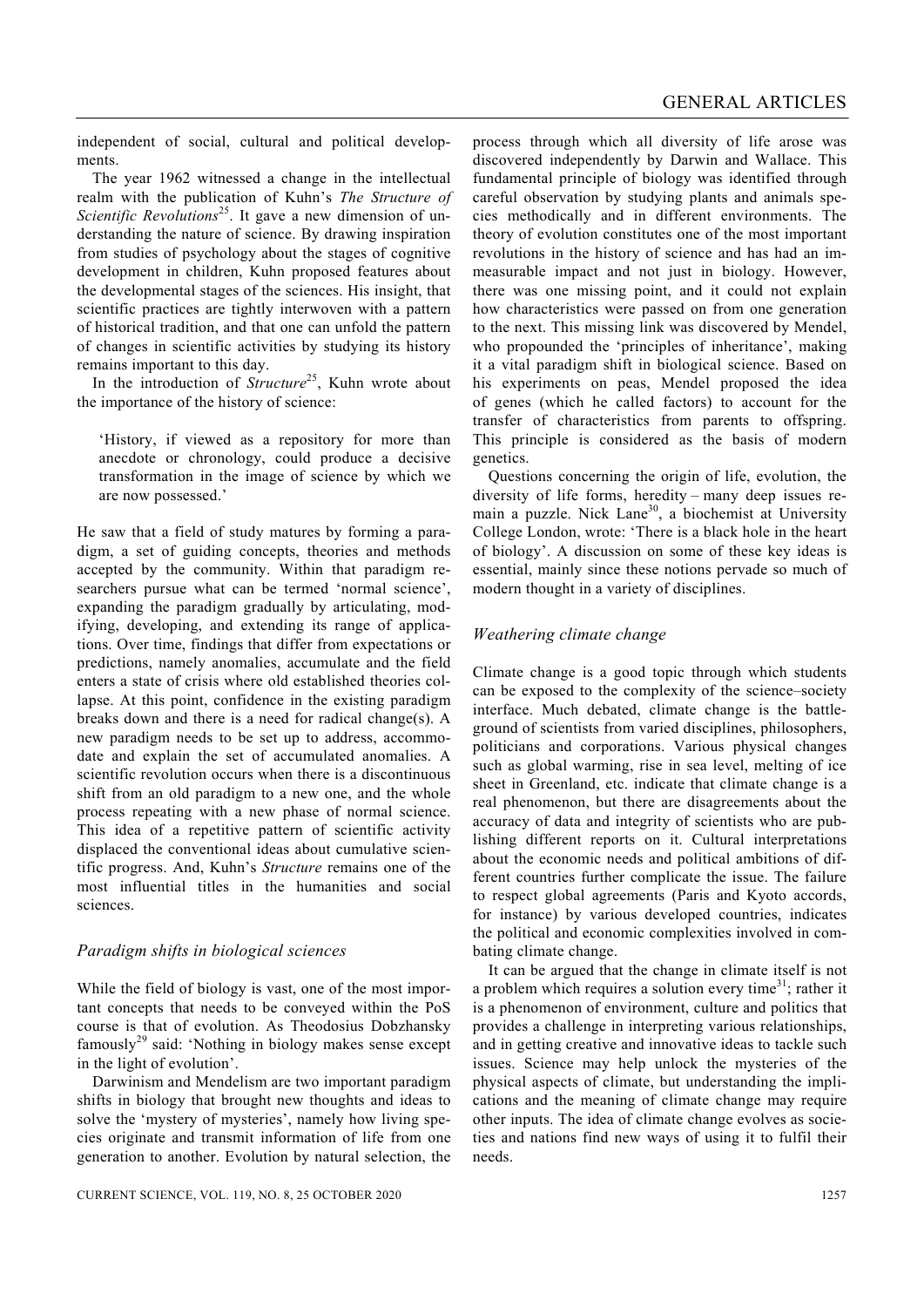#### GENERAL ARTICLES

 In the winter of 2016, New Delhi faced a severe environmental hazard and health crisis. Toxic haze blanketed the area. There were several reports about difficulties in breathing and schools were closed. A combination of vehicular pollution, crop burning in the neighbouring states, and climatic conditions have all conspired to create an environmental problem of this magnitude. The causes of the problem are thus tightly intertwined in physical, social, economic and cultural issues. Knowledge of atmospheric, environmental and biological sciences is essential, but it also requires knowledge of socio-cultural, economic and political aspects, and management skills to find a long-term solution.

 How do we attempt to find long-term solutions to such problems? Discussions in the PoS classroom engage the entire cross-section of students since each brings different skills to the table, and this topic gives an excellent opportunity to demonstrate the importance of science within the liberal arts curriculum.

#### *Science, technology and society*

The PoS course helps underscore the close relationship between science and humanities for both undergraduate and postgraduate education<sup>3</sup>. An understanding of natural sciences, social sciences and humanities and their close association is vital in contemporary education when the aim is to prepare the current generation of college-goers to face the challenges of the future. In a post-industrial and post-modern world, a broader education across the natural sciences, social sciences and humanities is essential<sup>3,5</sup>; specialized or conventional forms of education are ineffective while facing most of the contemporary issues and challenges.

 In addition to addressing educational needs in contemporary times, PoS helps cultivate valuable qualities of the mind such as creativity, imagination, and cultural sensitivity. It confers a sense of social responsibility by making it possible to examine science from the perspectives of arts, aesthetics, humanities and social sciences<sup>32</sup>. Such understanding of the development of science through humanistic perspective enables students understand the scientific, technological and social issues in their entirety.

#### **Summary and conclusion**

'The clashing point of two subjects, two disciplines, two cultures – of two galaxies, so far as that goes – ought to produce creative chances. In the history of mental activity that has been where some of the breakthrough came. The chances are there now'.

– C. P. Snow<sup>16</sup>

Historically, great ideas have emerged at the intersection of science and humanities. Therefore, rather than introducing the basics of science as a series of facts, a humanities-rich version of science is more beneficial and engaging. Besides, there is an intellectual growth in gaining perspective on how scientific method or thinking works. The historical and philosophical approach provides us a degree of subjectivity and space to think about multiple perspectives.

 Traditionally, education is specialized, with science and engineering being given more importance compared to the disciplines of humanities and arts, mainly because they change our natural world and rapidly affect how the society functions. The downside to this has been that science teaching at all levels has followed a thematic approach with defined objective goals, highlighting progress and its achievements. Subjects are taught in a prescriptive manner with questions and strategies to find exact knowledge or answers. Engineering institutions and business schools do have courses on ethics and philosophy, but they are not given much importance. Little attention is paid to socio-cultural and philosophical issues, glossing over the fact that social conditions drove many scientific developments, and those driving forces came from trade and commerce, war, medicine, arts, religion and human curiosity.

 Technical education, to a great extent, is necessary for an industrial-based society to continue to exist and develop further. At the same time, post-industrial and postmodern societies need to cultivate long-term leadership potential and skills such as cultural sensitivity, critical thinking and adaptability. Reforms in education that echo Snow's concerns have taken place, with influential journals such as *Science* stating that a humanities-rich understanding of science makes good scientists and that it benefits both natural and social scientists. The best technologists have long recognized this: Steve Jobs spoke about Apple's philosophy (Apple iPad 2 Keynote, Special Event, March 2011):

'It is in Apple's DNA that technology alone is not enough – it's technology married with liberal arts, married with the humanities, that yields us the results that make our heart sing.'

The world today faces pressing problems – pandemic, poverty, diseases, unemployment, loss of biodiversity, sources of energy, environmental hazards, pollution and climate change – all of which are threatening to life on the earth. The combined force of S&T alone is ineffective in solving the major problems faced by humanity if there is a lack of social responsibility among the people. To tackle such issues, one needs to understand and engage with socio-cultural aspects<sup>4</sup>.

 At present, a narrow specialization or a single perspective does not give the intellectual flexibility required to cope with a rapidly changing world in a complex and uncertain manner. As mentioned in the NEP 2020 (ref. 11),